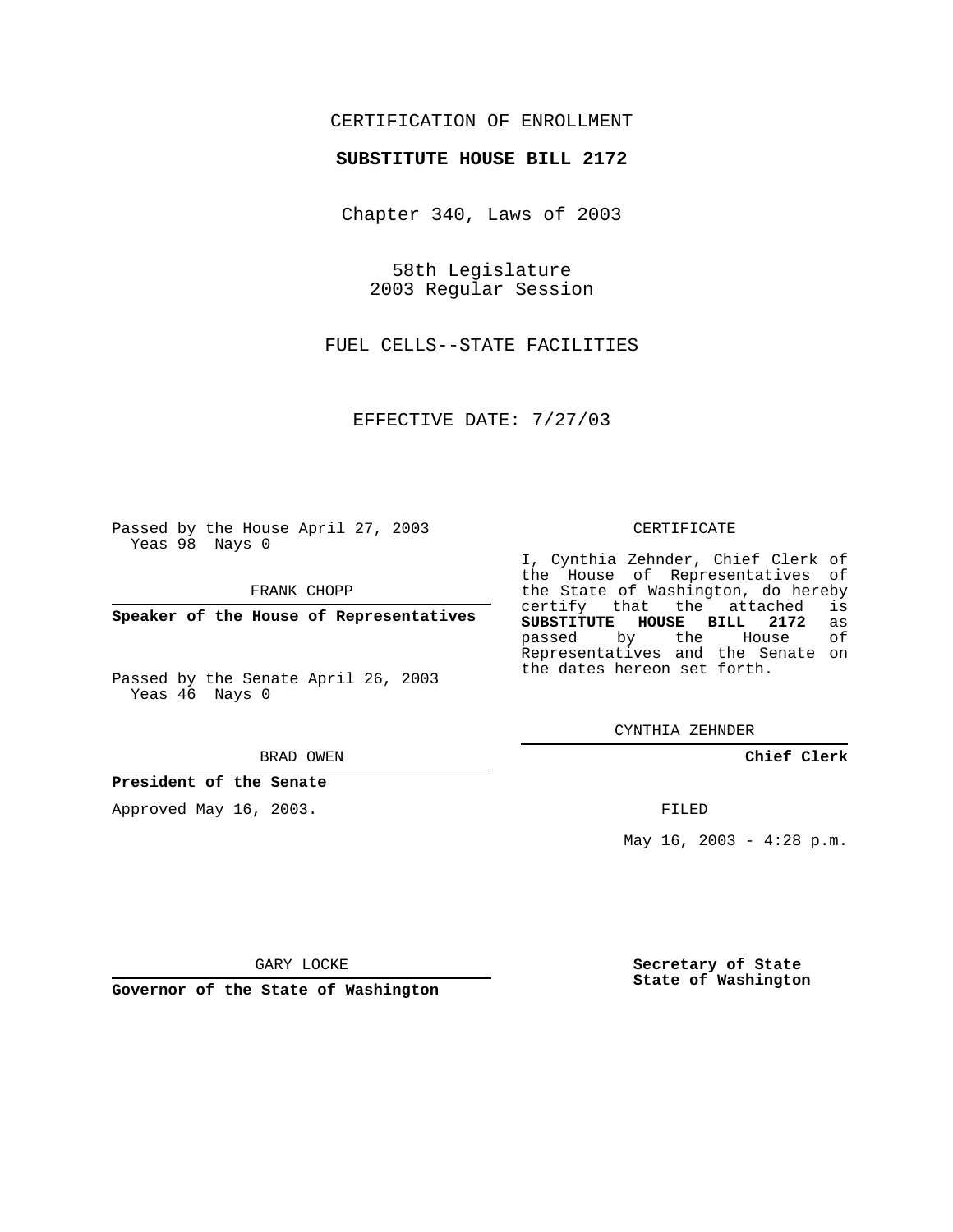# **SUBSTITUTE HOUSE BILL 2172** \_\_\_\_\_\_\_\_\_\_\_\_\_\_\_\_\_\_\_\_\_\_\_\_\_\_\_\_\_\_\_\_\_\_\_\_\_\_\_\_\_\_\_\_\_

\_\_\_\_\_\_\_\_\_\_\_\_\_\_\_\_\_\_\_\_\_\_\_\_\_\_\_\_\_\_\_\_\_\_\_\_\_\_\_\_\_\_\_\_\_

### AS AMENDED BY THE SENATE

Passed Legislature - 2003 Regular Session

## **State of Washington 58th Legislature 2003 Regular Session**

**By** House Committee on Technology, Telecommunications & Energy (originally sponsored by Representatives Sullivan, Morris, Benson, Rockefeller, Wood and Hudgins)

READ FIRST TIME 03/05/03.

 AN ACT Relating to promoting the purchase of fuel cells for the use of distributive generation at state-owned facilities; and adding a new section to chapter 43.19 RCW.

BE IT ENACTED BY THE LEGISLATURE OF THE STATE OF WASHINGTON:

 NEW SECTION. **Sec. 1.** A new section is added to chapter 43.19 RCW to read as follows:

 (1) When planning for the capital construction or renovation of a state facility, state agencies shall consider the utilization of fuel cells and renewable or alternative energy sources as a primary source of power for applications that require an uninterruptible power source.

 (2) When planning the purchase of back-up or emergency power systems and remote power systems, state agencies shall consider the utilization of fuel cells and renewable or alternative energy sources instead of batteries or internal combustion engines.

 (3) The director of general administration shall develop criteria by which state agencies can identify, evaluate, and develop potential fuel cell applications at state facilities.

(4) For the purposes of this section, "fuel cell" means an